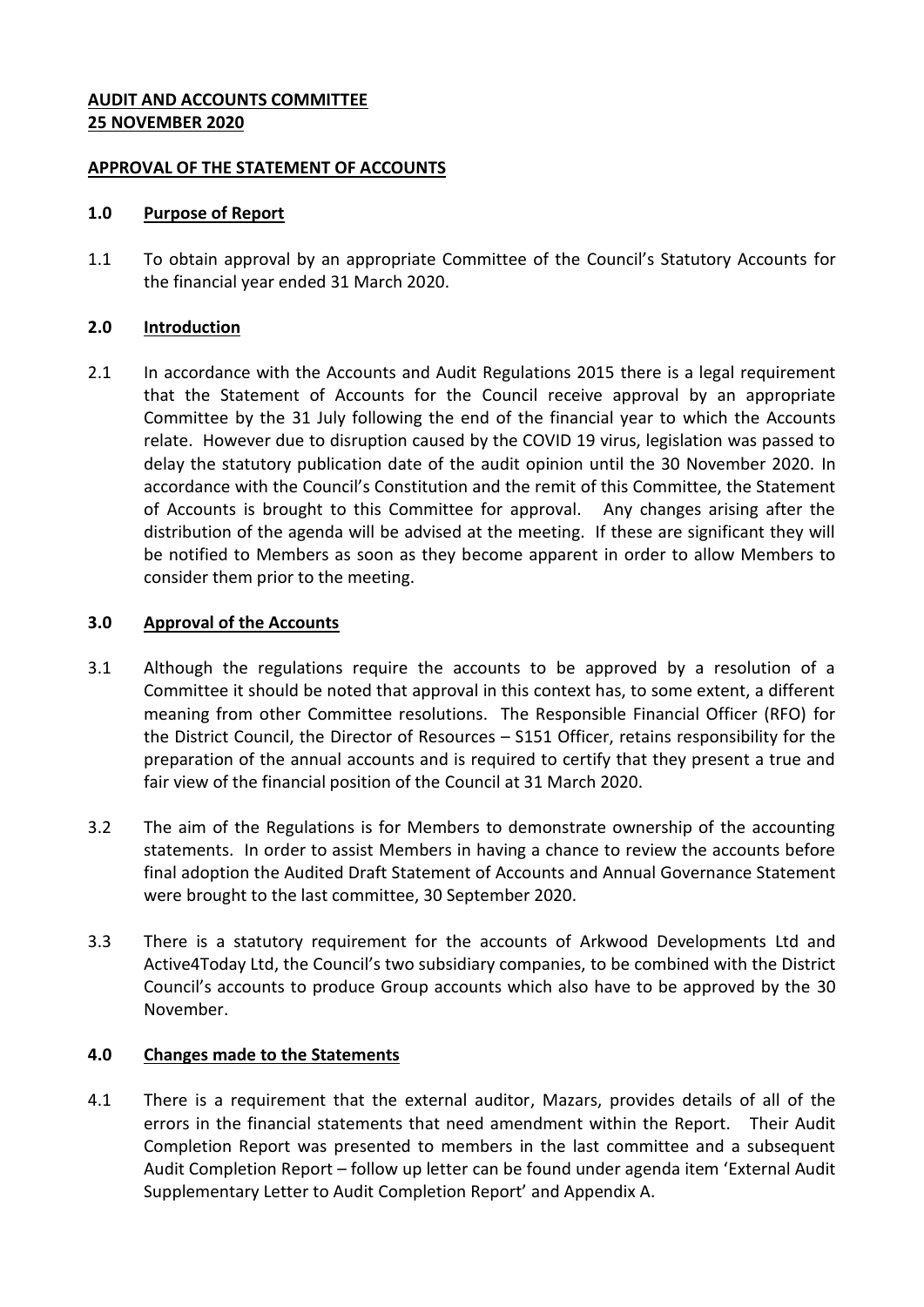- 4.2 The audit identified only one significant misstatement, which was detailed as per the last committee report and all relevant notes where subsequently adjusted.
- 4.3 The Audit Completion report follow up letter identifies that 3 out of the 4 outstanding audit items have been completed with no matters to report. However, at the time of writing this report, the audit area for Pensions is currently still ongoing. This is due to the external auditors of the Nottinghamshire Pension Fund not yet replying to our auditors request for supplementary procedures, on their behalf, for additional verification and therefore our external auditors are unable to gain satisfactory assurance over the net pension liability figure within our accounts.
- 4.4 As the net pension liability figure within the Councils accounts is £71.489m, this represents a significant amount which therefore requires the assurance from the external suppliers of the figure. There will be a 'material valuation uncertainty' disclosed on the Pension Fund's holding of property assets. Due to the materiality of the Councils share of net pension liability figure, the Councils' accounts have had the following wording added into note 4 – Assumptions made about the future and other major sources of estimation uncertainty and note 39 – Post Employment Benefits;

*"The Council participates in the Nottinghamshire Pension Fund (NPF). NPF property*  valuation as at 31 March 2020 includes a 'material valuation uncertainty' clause that *explains that, market activity is being impacted in many sectors and the property valuation is reported on the basis of 'material valuation uncertainty' as per VPS 3 and VPGA 10 of the RICS Red Book Global as the valuers do not consider that they can rely upon previous market evidence to fully inform opinions of value at the valuation date.*

*The Council's share of property assets, subject to the 'material valuation uncertainty' declaration by NPF, as set out in Note 39, is £14.9m, which is material to the Council's financial statements."*

As the accounts have been amended to include the above wording, as per the external audit completion report supplementary letter under agenda item 'External Audit Supplementary Letter to Audit Completion Report', the external auditor suggests this will lead to an 'emphasis of matters' paragraph in their Audit Report. The proposed wording from within the supplementary letter is;

*"We draw attention to Note's X & Y of the financial statements, which describes the effects of the Covid-19 pandemic on the valuation of the Council's land, buildings and investment properties and the valuation of the Council's share of Nottinghamshire Pension Fund's property assets. As disclosed in Note X of the financial statements, the Council's and Pension Fund's valuers included a 'material valuation uncertainty' declaration within their reports as a result of the Covid-19 pandemic creating a shortage of relevant market evidence on which to base their judgements. Our opinion is not modified in respect of this matter."*

4.5 An emphasis of matter paragraph is defined as; *A paragraph included in the auditor's report that refers to a matter appropriately presented or disclosed in the financial statements that, in the auditor's judgment, is of such importance that it is fundamental to users' understanding of the financial statements.*